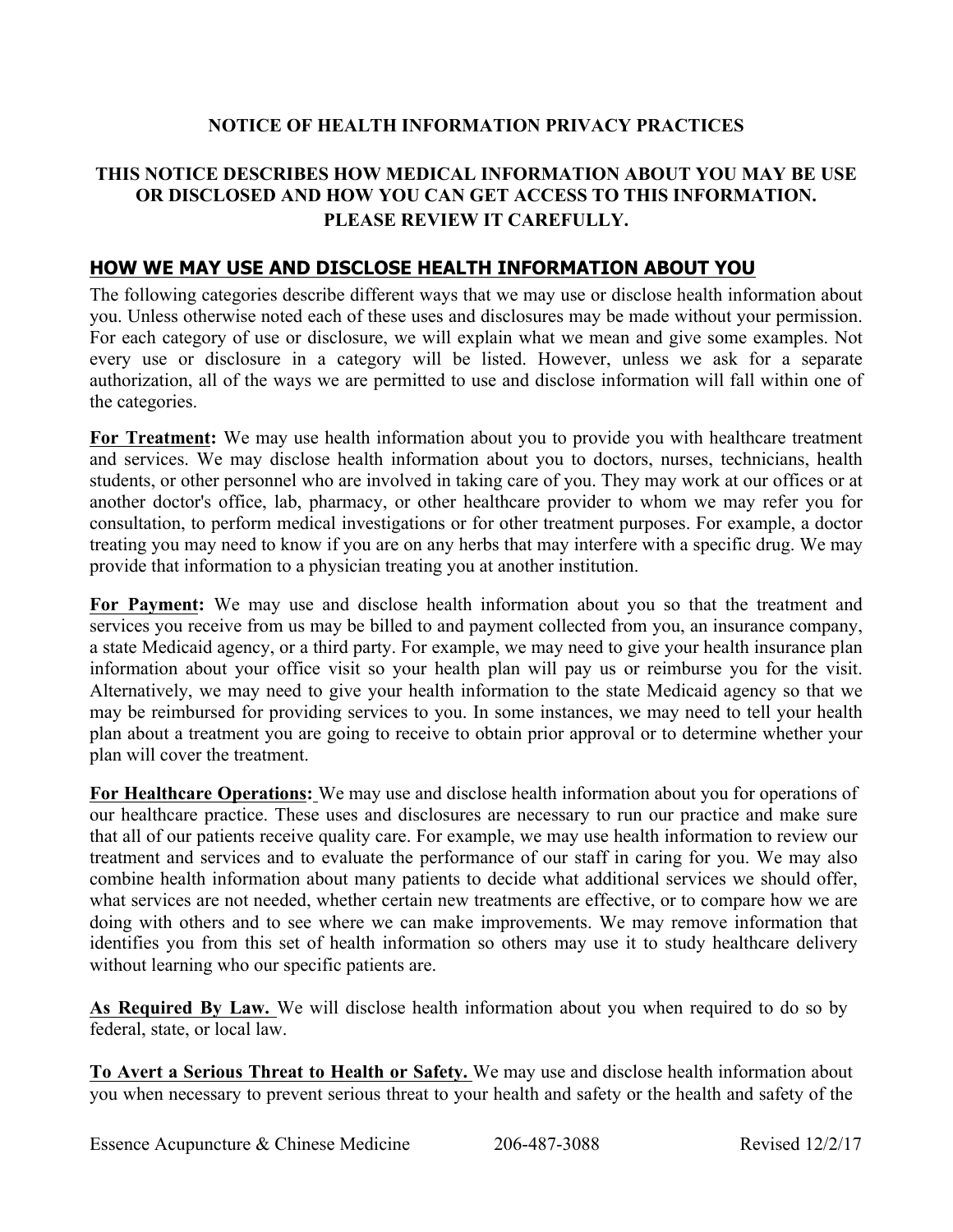public or another person. Any disclosure, however, would only be to someone able to help prevent the threat.

**Workers' Compensation.** We may release health information about you for workers' compensation or similar programs. These programs provide benefits for work-related injuries or illness.

**Public Health Risks.** We may disclose health information about you for public health activities. These activities generally include the following:

- To prevent or control disease, injury or disability;
- To report births and deaths;<br>• To report child abuse or neo
- To report child abuse or neglect;
- To report reactions to medications or problems with products;
- To notify people of recalls of products they may be using;
- To notify a person who may have been exposed to a disease or may be at risk for contracting or spreading a disease or condition;
- To notify the appropriate government authority if we believe a patient has been the victim of abuse, neglect, or domestic violence. We will only make this disclosure if you agree or when required or authorized by law.

**Health Oversight Activities.** We may disclose health information to a health oversight agency for activities authorized by law. These oversight activities include, for example, audits, investigations, inspections, and licensure. These activities are necessary for the government to monitor the health care system, government programs, and compliance with civil rights laws.

**Lawsuits and Disputes.** If you are involved in a lawsuit or a dispute, we may disclose health information about you in response to an order issued by a court or administrative tribunal. We may also disclose health information about you in response to a subpoena, discovery request, or other lawful process by someone else involved in the dispute, but only after efforts have been made to tell you about the request and you have time to obtain an order protecting the information requested.

**Law Enforcement.** We may release health information if asked to do so by a law enforcement official:

- In response to a court order, subpoena, warrant, summons or similar process;
- To identify or locate a suspect, fugitive, material witness, or missing person;
- If you are the victim of a crime and we are unable to obtain your consent;
- About a death we believe may be the result of criminal conduct;
- In an instance of criminal conduct at our facility; and
- In emergency circumstances to report a crime; the location of the crime or victims; or the identity, description, or location of the person who committed the crime.

Such releases of information will be made only after efforts have been made to tell you about the request and you have time to obtain an order protecting the information requested.

# **OTHER USES OF HEALTH INFORMATION**

Other uses and disclosures of health information not covered by this Notice or the laws that apply to us will be made only with your written permission. If you provide us permission to use or disclose health information about you, you may revoke that permission, in writing, at any time. If you revoke your permission, we will no longer use or disclose health information about you for the reasons covered by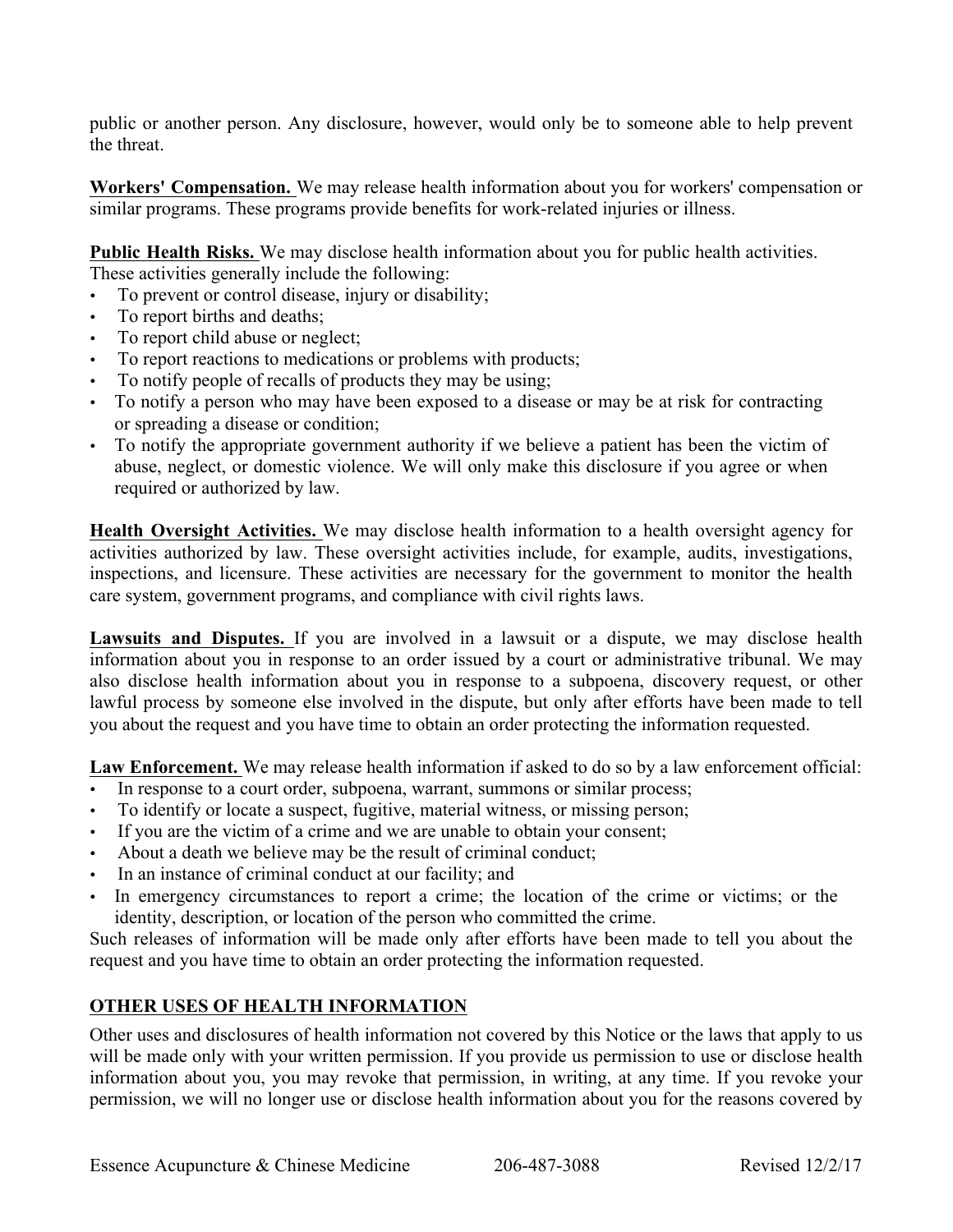your written authorization. You understand that we are unable to take back any disclosures we have already made with your permission, and that we are required to retain the records of the care that we provided to you.

**Research.** There may be situations where we want to use and disclose health information about you for research purposes. For example, a research project may involve comparing the efficacy of one medical treatment over another. For any research project that uses your health information, we will either obtain an authorization from you or ask an Institutional Review or Privacy Board to waive the requirement to obtain authorization. A waiver of authorization will be based upon assurances from a review board that the researchers will adequately protect your health information.

# **YOUR RIGHTS REGARDING HEALTH INFORMATION ABOUT YOU**

You have the following rights regarding health information we maintain about you:

**Right to Inspect and Copy:** You have certain rights to inspect and copy health information that may be used to make decisions about your care. Usually, this includes health and billing records. To inspect and copy health information that may be used to make decisions about you, you must submit your request in writing. If you request a copy of your health information, we may charge a fee for the costs of locating, copying, mailing or other supplies and services associated with your request.

**Right to Amend:** If you feel that health information we have about you is incorrect or incomplete, you may ask us to amend the information. You have the right to request an amendment for as long as we keep the information. To request an amendment, your request must be made in writing.

We may deny your request for an amendment if it does not include a reason to support the request. In addition, we may deny your request if you ask us to amend information that:

• Was not created by us, unless the person or entity that created the information is no longer available to make the amendment;

- Is not part of the health information kept by or for our practice;
- Is not part of the information which you would be permitted to inspect and copy; or
- Is accurate and complete.

Any amendment we make to your health information will be disclosed to those with whom we disclose information as previously specified.

**Right to an Accounting of Disclosures:** You have the right to request a list (accounting) of any disclosures of your health information we have made, except for uses and disclosures for treatment, payment, and health care operations, as previously described.

To request this list of disclosures, you must submit your request in writing. Your request must state a time period that may not be longer than six years. The first list of disclosures you request within a 12-month period will be free. For additional lists, we may charge you for the costs of providing the list. We will notify you of the cost involved and you may choose to withdraw or modify your request at that time before any costs are incurred. We will mail you a list of disclosures in paper form within 30 days of your request, or notify you if we are unable to supply the list within that time period and by what date we can supply the list; but this date should not exceed a total of 60 days from the date you made the request.